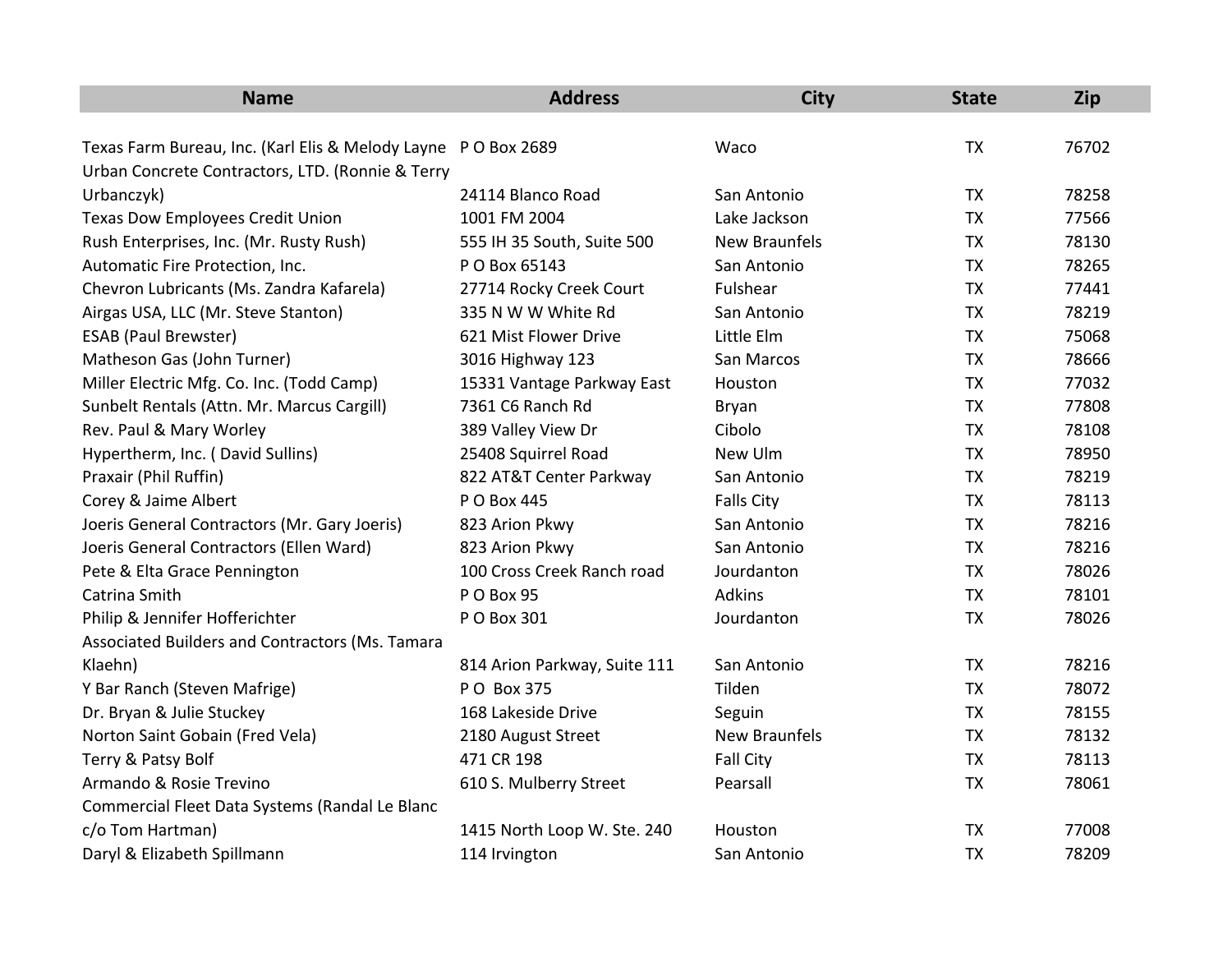| Jarvis & Roberta Boriack                                  | 1158 PR 8022               | Lincoln              | <b>TX</b> | 78948       |
|-----------------------------------------------------------|----------------------------|----------------------|-----------|-------------|
| John L. Oppelt                                            | 136 Private Road 4665      | Castroville          | <b>TX</b> | 78009       |
| Mark & Patricia Kidd                                      | 700 W. Hondo Avenue        | Devine               | <b>TX</b> | 78016       |
| Sunbelt HVAC (Mr. Bill Ayers)                             | 2157 Stonecrest Path       | <b>New Braunfels</b> | <b>TX</b> | 78130       |
| Hartman Hill Country Ranch (Tom & Wendy                   |                            |                      |           |             |
| Hartman)                                                  | 110 Turkey Road            | Fredericksburg       | <b>TX</b> | 78624       |
| Ms. Carilyn Kosub                                         | 160 Legacy Ranch Drive     | LaVernia             | <b>TX</b> | 78121       |
| Thornton Cattle (Zane & Stephanie Thornton)               | 221 Triple R Drive         | LaVernia             | <b>TX</b> | 78121       |
|                                                           | 14410 Wurzbach Pkwy Suite  |                      |           |             |
| Zachry Construction Corporation (Mr. Abel Luna)           | 120/5304 Mabry Ct.         | San Antonio/Austin   | <b>TX</b> | 78216/78749 |
| Voestalpine Bohler Welding USA, Inc. (Lonnie              |                            |                      |           |             |
| Malley)                                                   | 6622 Inverness Way         | Pasadena             | <b>TX</b> | 77505       |
| H. R. & Sandra Browning                                   | 68 Tilloo Ct               | St. Johns            | <b>FL</b> | 32259       |
| Lane & Countryman                                         | 8526 N. New Braunfels Ave. | San Antonio          | <b>TX</b> | 78217       |
| C. Bryan Stuckey Jr.                                      | P.O. Box 6967              | San Antonio          | <b>TX</b> | 78209       |
| <b>Stanco Safety Products (Mark Stanley)</b>              | 2004 W. Main               | Atlanta              | <b>TX</b> | 75551       |
| JSR Incorporated (Joe R. Felan & Danny Frias)             | P. O. Box 870              | Schertz              | <b>TX</b> | 78154       |
| Barlett-Cocke General Contractors (TJ Rogers)             | 8706 Lockway               | San Antonio          | <b>TX</b> | 78217       |
| <b>CMC Steel Texas (Cayla Tucker)</b>                     | 1 Steel Mill Drive         | Seguin               | <b>TX</b> | 78155       |
| J.R & Janet Smith                                         | 142 Elk Hollow             | <b>Bulverde</b>      | <b>TX</b> | 78163       |
| Pumpco Inc. (Rachel Enderlin)                             | P. O. Box 742              | Giddings             | <b>TX</b> | 78942       |
| RDO Equipment Company (Mark Garrett, Jeffery              |                            |                      |           |             |
| Spake)                                                    | 19275 IH 35 North          | <b>New Braunfels</b> | <b>TX</b> | 78132       |
| Stuart & Melissa Nietenhoefer                             | 2940 CR 251                | Hondo                | <b>TX</b> | 78861       |
| The Total Source (Brian & Kris Alston)                    | 12403 Network Blvd.        | San Antonio          | <b>TX</b> | 78249       |
| U.A. Plumbers & Pipefitters Local #142 (Mark              |                            |                      |           |             |
| Potter)                                                   | 3630 Belgium Lane          | San Antonio          | <b>TX</b> | 78219       |
| Universal Technical Institute (Darrin Brust)              | 721 Lockhaven Drive        | Houston              | <b>TX</b> | 77073       |
| <b>Cummings Enterprises (Victor &amp; Terri Cummings)</b> | 367 Turkey Cove            | <b>New Braunfels</b> | <b>TX</b> | 78132       |
| J Bar B Foods (Danny Janecka)                             | 505 US Hwy 90 West         | Waelder              | <b>TX</b> | 78959       |
| Kennedy Wire Rope & Sling Co. (Frank Garcia)              | 4202 Dividend Drive        | San Antonio          | <b>TX</b> | 78219       |
| Kiolbassa Smoked Meats (Jordyn Moy)                       | 1325 South Brazos St.      | San Antonio          | <b>TX</b> | 78267       |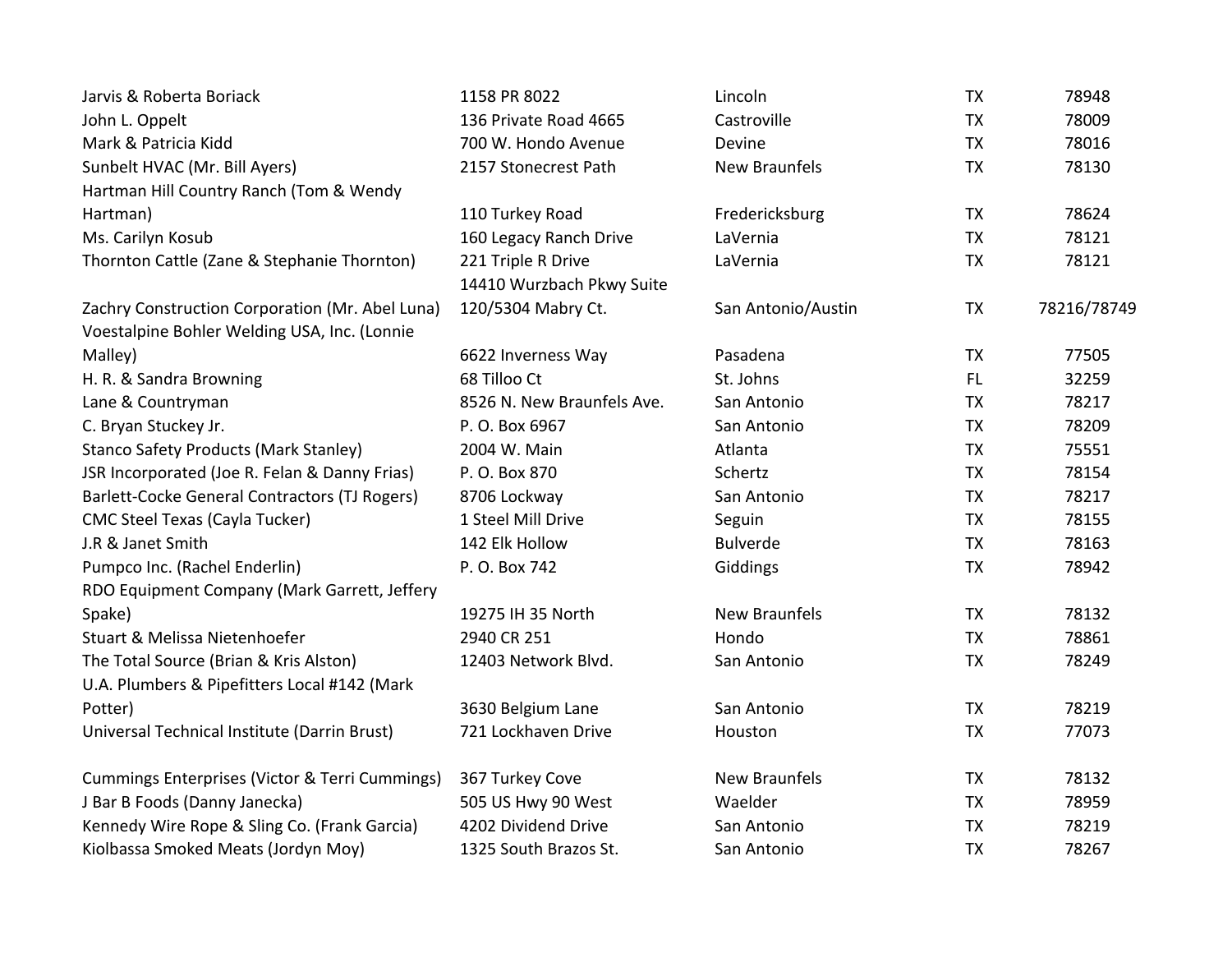| Ryan & Marla Heger                                                        | 9255 FM 713                    | Dale                 | <b>TX</b> | 78616 |
|---------------------------------------------------------------------------|--------------------------------|----------------------|-----------|-------|
| JVL Real Estate (Jerrett & Megan Lamb & Family)                           | P. O Box 63412                 | Pipe Creek           | <b>TX</b> | 78063 |
| Rafter 5 ranch LLC (Mr. Steven Snow)                                      | P.O. Box 1031                  | LaVernia             | <b>TX</b> | 78121 |
| Comfort Air Engineering, Inc. (Mr. Thomas Freund) 11403 Jones Maltsberger |                                | San Antonio          | <b>TX</b> | 78216 |
| Primo Plumbing, Inc. (Mr. Thomas Freund)                                  | 11403 Jones Maltsberger        | San Antonio          | <b>TX</b> | 78216 |
| Jim & Linda Reeves                                                        | 12 McFaddin                    | San Antonio          | <b>TX</b> | 78261 |
| Russell & Deborah Thoede                                                  | 2912 Carnegie Street           | Houston              | <b>TX</b> | 77005 |
| Sam Houston State University Dept of Ag Sciences P.O. Box 2088            |                                | Huntsville           | <b>TX</b> | 77341 |
| Paul & Michelle Paterson                                                  | 13611 Sherwood Road            | Atascosa             | <b>TX</b> | 78002 |
| <b>Mechanical &amp; Sheet Metal Contractors</b>                           |                                |                      |           |       |
| Association of San Antonio (Sandee)                                       | 206 e. Nakoma                  | San Antonio          | <b>TX</b> | 78216 |
| Karen Mueller                                                             | 23042 Diamante                 | San Antonio          | <b>TX</b> | 78261 |
| Mission Foods (Juan DeLaRosa)                                             | 5601 Executive Drive Suite 800 | Irving               | <b>TX</b> | 75038 |
| Wiatrek's Meat Market (Carter Ray)                                        | 221 Sunway Drive               | San Antonio          | <b>TX</b> | 78232 |
| Dan Barrow                                                                | 43 Pulliam Dr                  | San Antonio          | <b>TX</b> | 78064 |
| Heritage Oaks Mortuary (Dotti Bierschwale &                               |                                |                      |           |       |
| Ephrain Saenz)                                                            | 6614 S. Flores                 | San Antonio          | <b>TX</b> | 78214 |
| Delegard Tool (Sue Black)                                                 | 4900 Campbell Road             | Houston              | Tx        | 77041 |
| Lisa Rabedeau                                                             | 1735 Searcy Drive              | San Antonio          | <b>TX</b> | 78232 |
| Paul & Betsy Dvorak                                                       | 15227 Fall Haven Drive         | San Antonio          | <b>TX</b> | 78247 |
| Megan Dean                                                                | 5517 Avenue F                  | Austin               | <b>TX</b> | 78751 |
| Young Brothers (Coby Young)                                               | 3258 US Hwy 181 N              | Floresville          | <b>TX</b> | 78114 |
| <b>Justice Crane Services (Bill Ayers)</b>                                | 2157 Stonecrest Path           | <b>New Braunfels</b> | <b>TX</b> | 78130 |
| C & F Steel Company (Warner H. Fox)                                       | P. O. Box 72                   | Hamilton             | <b>TX</b> | 76531 |
| J & B Farms (David Jones)                                                 | 1310 Shady Lane                | Hondo                | <b>TX</b> | 78861 |
| Russell & Judilyn Sunden                                                  | 408 Warm Moon Cove             | Austin               | <b>TX</b> | 78717 |
| Robyn Roberts                                                             | 1001 CR 230                    | Giddings             | <b>TX</b> | 78942 |
| Holt Cat (Scott Lehman)                                                   | 5665 SE Loop 410, Bldg. 214    | San Antonio          | <b>TX</b> | 78222 |
| Chaparral Ford (Zach Morris)                                              | 102 CR 773                     | Devine               | <b>TX</b> | 78016 |
| Car Fest (Mr. Russ Arnold)                                                | 1007 St. Andrews Drive         | Mansfield            | <b>TX</b> | 76063 |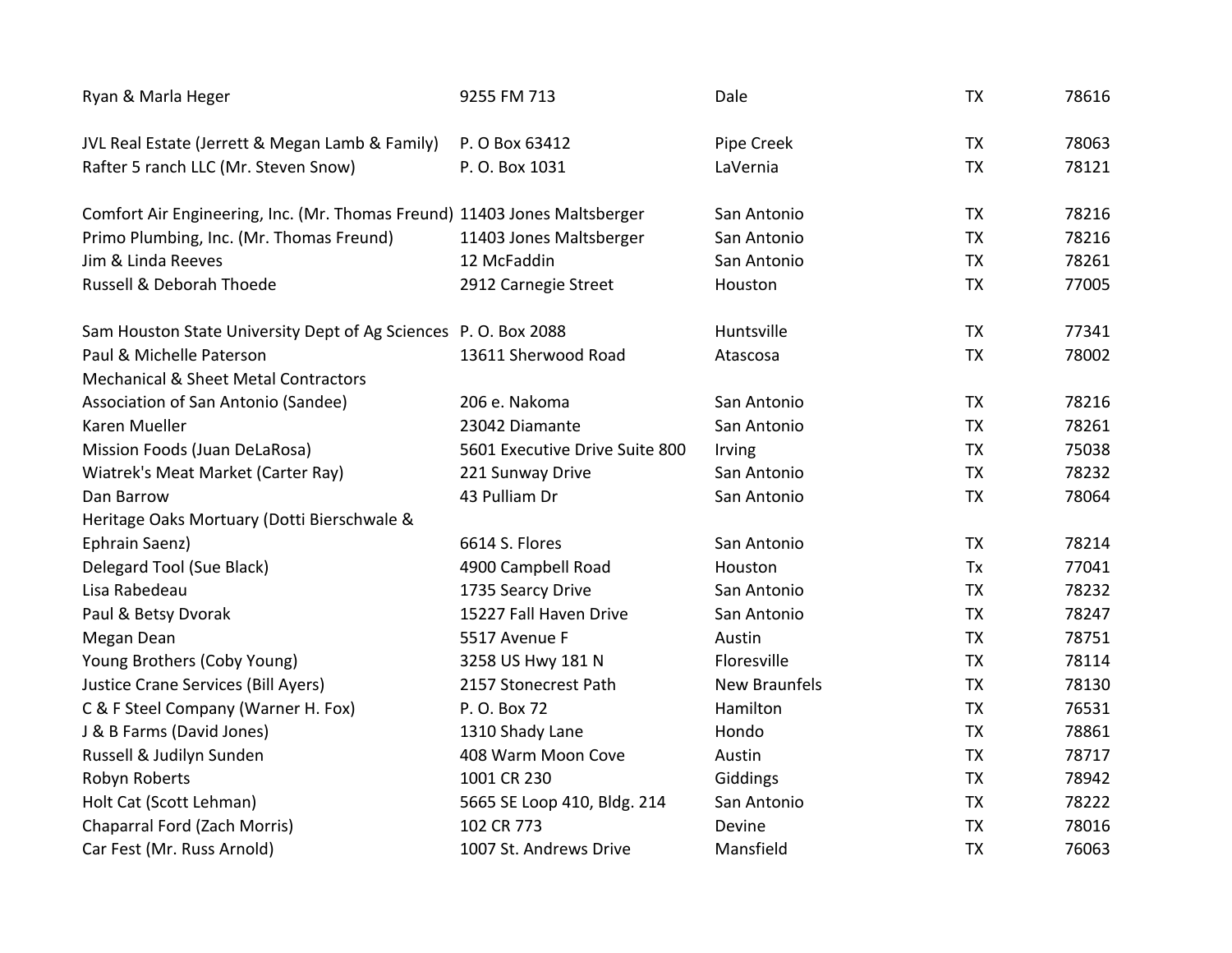| Peterbilt Motors (Casey Theis)                | 1700 Woodbrook St.      | Denton               | <b>TX</b> | 76205 |
|-----------------------------------------------|-------------------------|----------------------|-----------|-------|
| TSAOG Orthopedics & Spine (Vikki Gomez)       | 19138 US Hwy 281 N.     | San Antonio          | <b>TX</b> | 78258 |
| Mr. Ronald Kunkel                             | P.O. Box 164            | Hondo                | <b>TX</b> | 78861 |
| Transactions by Pam (Pam Holmes)              | 510 Oak Grove           | <b>New Braunfels</b> | <b>TX</b> | 78132 |
| Chase & Madi Nunez                            | 995 Doe run #241        | Caldwell             | <b>TX</b> | 77836 |
| Aerify A/C Contractors                        | 995 Doe Run #241        | Caldwell             | <b>TX</b> | 77836 |
| Kelly & Pam Holmes                            | 510 Oak Grove           | <b>New Braunfels</b> | <b>TX</b> | 78132 |
| Doug & Nancy Mercer (Mercer Ranch)            | 115 Escondido           | Seguin               | <b>TX</b> | 78155 |
| Texas Corrugators (Lindon Schuchart)          | 18231 FM 2252           | San Antonio          | <b>TX</b> | 78266 |
| Mike Tessman                                  | 1914CR 189              | <b>Karnes City</b>   | <b>TX</b> | 78118 |
| Pete Zaiontz                                  | P. O. Box 204           | <b>Falls City</b>    | <b>TX</b> | 78113 |
| Richard Laleman                               | 9254 Ridge Grove St.    | San Antonio          | <b>TX</b> | 78250 |
| Rajul & Suzanne Vaishnan                      | 9722 Mandalay Way       | Helotes              | <b>TX</b> | 78023 |
| Roman Carrasco                                | 11502 Lily Blair        | San Antonio          | <b>TX</b> | 78253 |
| Salvador & Amanda Solis                       | 16489 FM 472            | Devine               | <b>TX</b> | 78016 |
| Linda Walsdorf                                | 12 Inwood Mist          | San Antonio          | <b>TX</b> | 78248 |
| All Seasons Feeders (Laura Gates)             | 4829 Beck Rd.           | San Antonio          | <b>TX</b> | 78263 |
| Young Brothers Fire Protection (Coby Young)   | 14107 Bandera Rd.       | Helotes              | <b>TX</b> | 78023 |
| <b>Quality Dozer Service (Ruben Martinez)</b> | 12036 Bois Darc         | San Antonio          | <b>TX</b> | 78245 |
| Lindy & Rita Mechler                          | 8470 Jungman            | San Antonio          | <b>TX</b> | 78252 |
| Marisa & Gary Ellerson                        | 7011 Mark Drive         | San Antonio          | <b>TX</b> | 78218 |
| Bobby & Jill Hasslocher                       | 225 Grant Avenue        | Alamo Heights        | <b>TX</b> | 78209 |
| Tim & Lisa Dudley                             | 241 Kimbrough Rd        | Seguin               | <b>TX</b> | 78155 |
| Ruben & Kelsee Martinez                       | P. O. Box 397           | LaCoste              | <b>TX</b> | 78039 |
| Rick Laleman                                  | 9254 Ridge Grove Street | San Antonio          | <b>TX</b> | 78250 |
| Reynolds & Reynolds (Lisa Kuhlmann            | 2840 FM 2223            | Bryan                | <b>TX</b> | 77808 |
| Marcus & Sheila Demel                         | 820 Lakeview Dr.        | Seguin               | <b>TX</b> | 78155 |
| Pat & Mary Real                               | 5500 Lower Seguin Rd    | Cibolo               | <b>TX</b> | 78108 |
| Dr. Lon & Phyllis Shell                       | 3409 FM 621             | San Marcos           | <b>TX</b> | 78666 |
| Dr. Ryan Saucier                              | P.O. Box 2088           | Huntsville           | <b>TX</b> | 77341 |
| Dr. Rudy Ritz                                 | P.O. Box 42131          | Lubbock              | <b>TX</b> | 79409 |
| Jared Boriack                                 | 1158 PR 8022            | Lincoln              | <b>TX</b> | 78948 |
| <b>Travis Cody</b>                            | 829 CR 2744             | Mico                 | <b>TX</b> | 78056 |